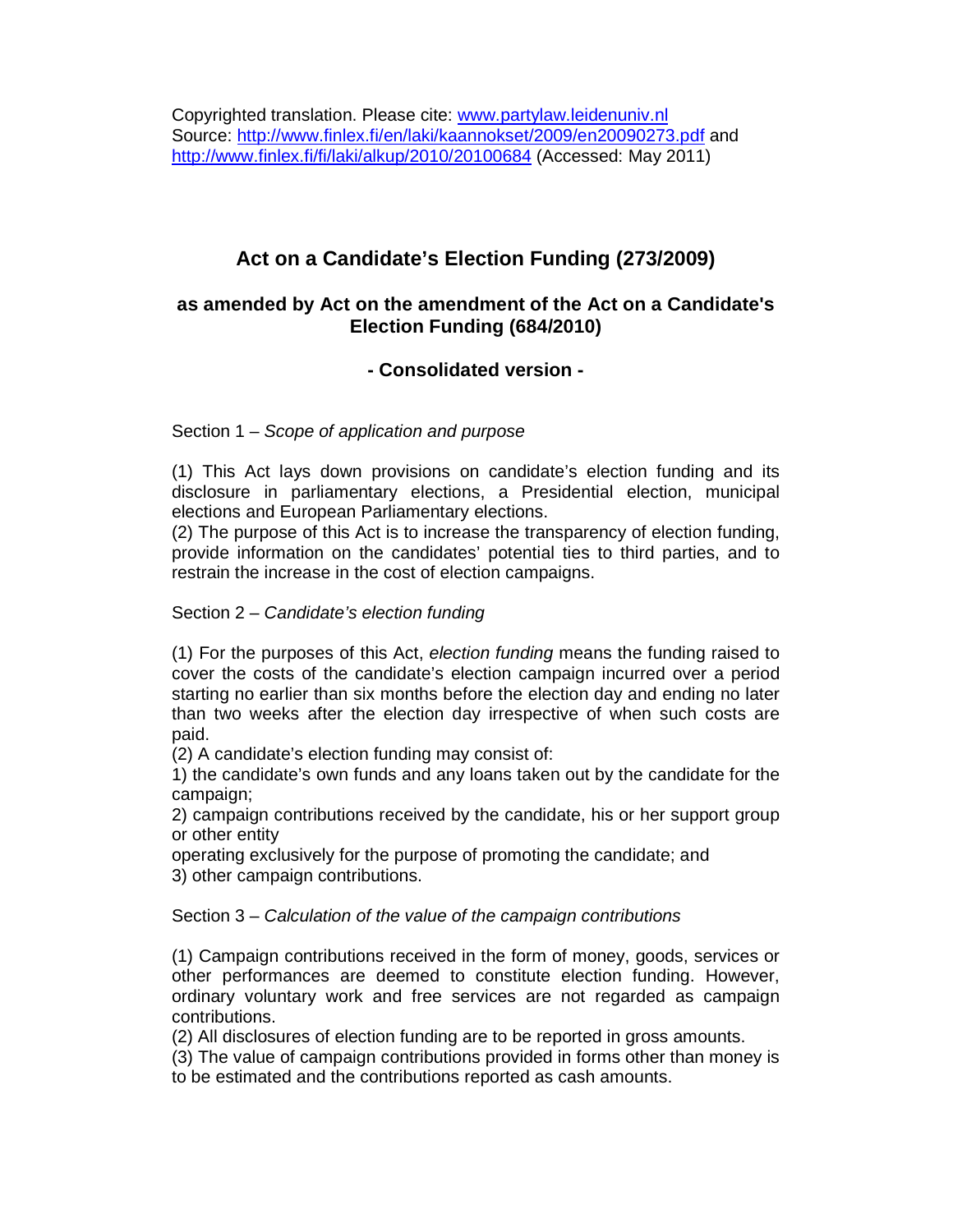(4) All campaign contributions received from the same donor are to be summed and reported as a single campaign contribution item.

#### Section 4 – Limitations on election funding received by a candidate

No candidate, his or her support group, or other entity operating exclusively for the purpose of promoting the candidate may accept any campaign contributions unless the donor can be identified. However, this does not apply to campaign contributions received as a result of ordinary fund-raising activities.

No candidate, his or her support group, or other entity operating exclusively for the purpose of promoting the candidate may accept campaign contributions from any single donor in excess of 3,000 euros for municipal elections, 6,000 euros for parliamentary elections, or 10,000 euros for European Parliament elections. However, a campaign contribution received from a political party or a registered association of a political party referred to in the Act on Political Parties (10/1969 Puoluelaki) may be greater than this if it does not include more campaign contributions relayed from other supporters than said amount.

The candidate, his or her support group, or another entity operating exclusively for the purpose of promoting the candidate may accept foreign campaign contributions only from private individuals and from entities and foundations representing the candidate's ideological tendencies.

No candidate, his or her support group for him or her, or other entity operating exclusively for the purpose of promoting the candidate may receive campaign contributions from the state, a municipality, a federation of municipalities, a state-owned or municipal business, or a public corporation or from a company under state or municipal control as referred to in Chapter 1, Section 5 of the Accounting Act (1336/1997 Kirjanpitolaki). However, this does not apply to ordinary hospitality.

The candidate, his or her support group, and other entities operating exclusively for the purpose of promoting the candidate must ensure that any advertisement belonging to the election campaign or intended to support it reveals the name of the party paying for the advertisement. However, the name of a private individual must not be disclosed without his or her express consent if the value of the advertisement paid for by said person is less than 800 euros in municipal elections or less than 1,500 euros in parliamentary elections, European Parliament elections, or a Presidential election.

#### Section 5 – Disclosure obligation

(1) An election funding disclosure is to be filed by:

1) a member of Parliament elected in parliamentary elections and an alternate member appointed upon confirmation of the election results;

2) the political party nominating a candidate for a Presidential election and the polling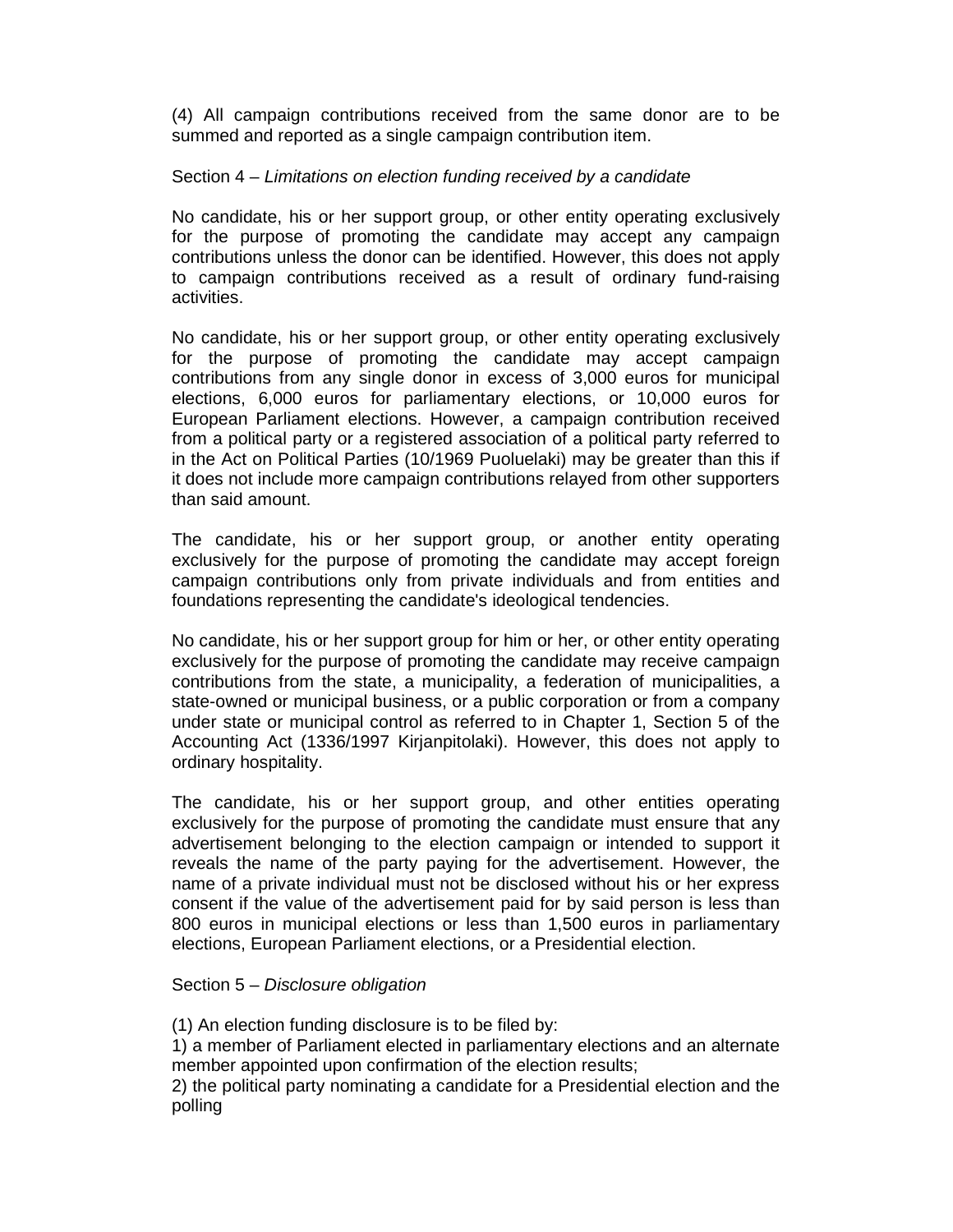representative of the constituency association nominating a candidate or their alternate;

3) a council member and an alternate member elected in municipal elections; and

4) a member of the European Parliament elected in the European Parliamentary elections and an alternate member appointed upon confirmation of the election results.

#### Section 6 – Information to be disclosed

The election funding disclosure must identify:

1) the election(s) involved;

2) the candidate's name, title, and occupation or position; the name of the party nominating the candidate or an indication that the candidate was nominated by a constituency association; the candidate's electoral district, in parliamentary elections; and the municipality in which the candidate ran for office in municipal elections;

3) the total election campaign costs, accompanied by an itemised list of promotional expenditure for advertisements in newspapers, including free newspapers; other periodicals; radio, television, and data networks, as well as other communication media; outdoor advertising; the production of selfpublished campaign newsletters, brochures, and other printed matter; campaign planning; the organisation of rallies; and other expenditure;

4) the total election funding, accompanied by an itemised list of the candidate's own funds; loans taken out; and all campaign contributions received by the candidate, his or her support group, and other entities operating exclusively for the purpose of promoting the candidate, grouped into campaign contributions from private individuals, companies, registered associations of political parties, and other sources; and

5) any other information on election funding and campaign costs that the discloser deems appropriate.

Each individual campaign contribution and its donor must be disclosed separately, if the value of such contribution exceeds 800 euros in municipal elections or 1,500 euros in parliamentary elections, European Parliament elections, or a Presidential election. If such a contribution is made through the purchase of identifiable goods or services or otherwise for consideration, only the net value of said contribution is to be disclosed separately. If an individual campaign contribution that is disclosed separately includes at least the abovementioned amount as a campaign contribution relayed from a third party, the recipient of the campaign contribution must also disclose the donor of the campaign contribution relayed.

If a candidate, his or her support group, or another entity operating exclusively for the purpose of promoting the candidate has taken out a loan to cover the expenditure of the election campaign, a plan for the repayment of the loan shall be detailed in the disclosure.

The name of a private individual may not be disclosed without his or her express consent if the amount donated is lower than the amount specified in Subsection 2.

A candidate whose election funding in municipal elections remains below 800 euros is not obliged to provide the information referred to in subsections 1(3)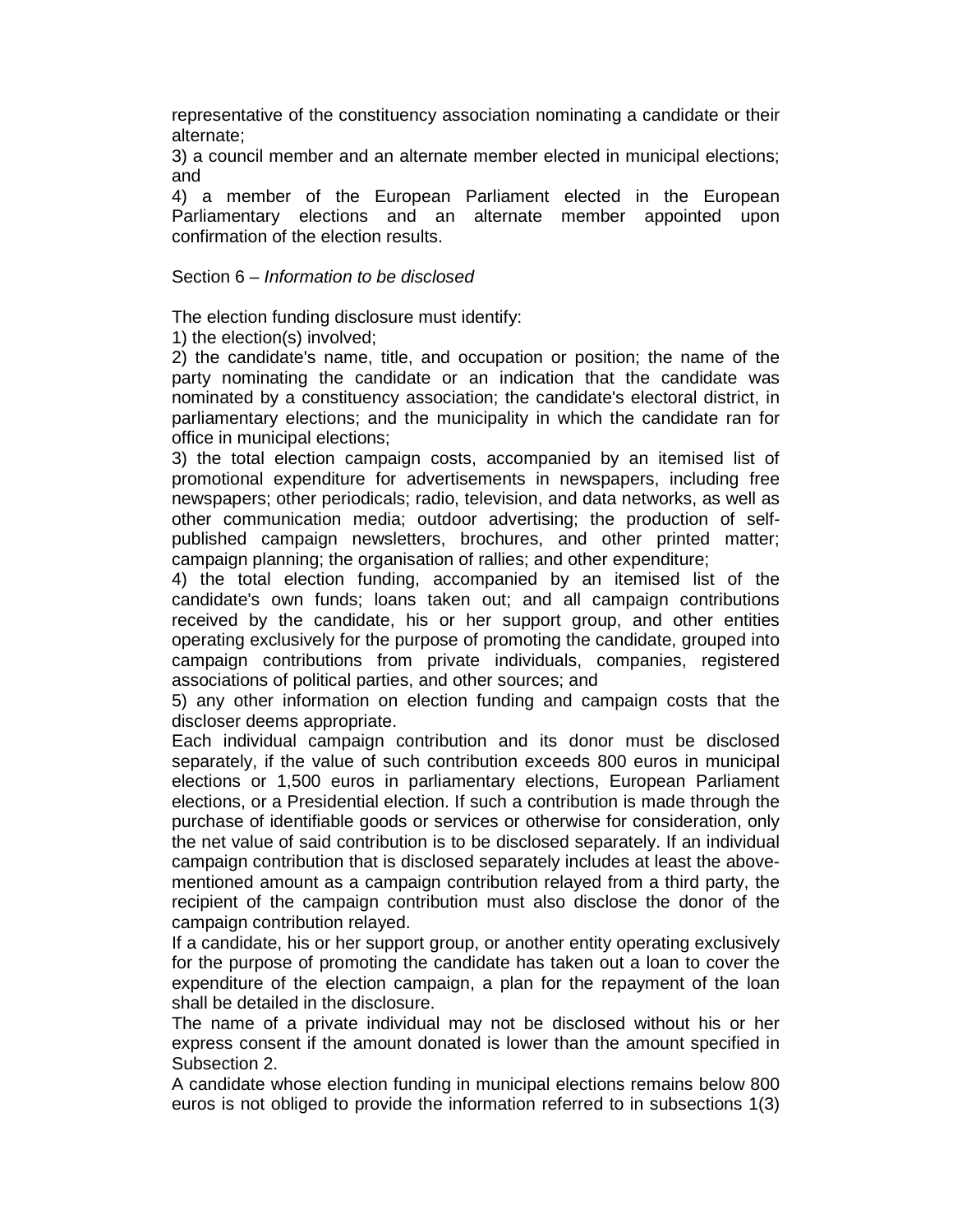and 1(4). However, the candidate must submit written assurance that his or her election funding has not exceeded the limit prescribed in this subsection.

#### Section 7 – Liability for the disclosure

(1) Liability for the accuracy of the disclosure will rest with the discloser.

#### Section 8 – Filing the election funding disclosure

(1) The election funding disclosure must be filed with the National Audit Office of Finland within two months of the confirmation of the election results.

(2) Filing of the disclosure can be done by using the form approved by the National Audit Office.

(3) The disclosers are required, upon request, to provide supplementary information and reports, in the form of campaign bank statements or other such records, as may be necessary in order to verify the accuracy and completeness of the disclosure.

#### Section 9 – Provision of information by the Ministry of Justice

(1) The Ministry of Justice is required to release, free of charge, to the National Audit Office the information contained in the national register of candidates referred to in section 43 of the Election Act (714/1998 Vaalilaki); and a list of the disclosers promptly upon confirmation of the election results in connection with parliamentary, municipal elections and European Parliamentary elections, and promptly upon completion of the nomination of the candidates in connection with a Presidential election.

#### Section 10 – Supervisory duties of the National Audit Office

(1) Compliance with the disclosure obligation is to be overseen by the National Audit Office of Finland. To this end, the National Audit Office must:

1) verify that all disclosers have filed the election funding disclosure required under this Act;

2) make all the funding disclosures received available to the public without delay; and

3) if necessary, after examining the funding disclosures, urge a discloser to file a new disclosure, provide additional information to supplement the disclosure, or to provide information

corroborating the accuracy and completeness of the disclosure.

(2) If the discloser fails to file the funding disclosure required hereunder despite a reminder to do so issued by the National Audit Office, or if the funding disclosure is found to be inaccurate or incomplete in essential parts, the National Audit Office may require the discloser to file the disclosure or correct an error or provide the missing information on pain of a penalty payment.

Any penalty payment will be imposed by the penalty payment board referred to in section 15 of the Act on the National Audit Office of Finland (676/2000 Laki valtiontalouden tarkastusvirastosta). A decision to impose or enforce a penalty payment may be appealed to the Supreme Administrative Court as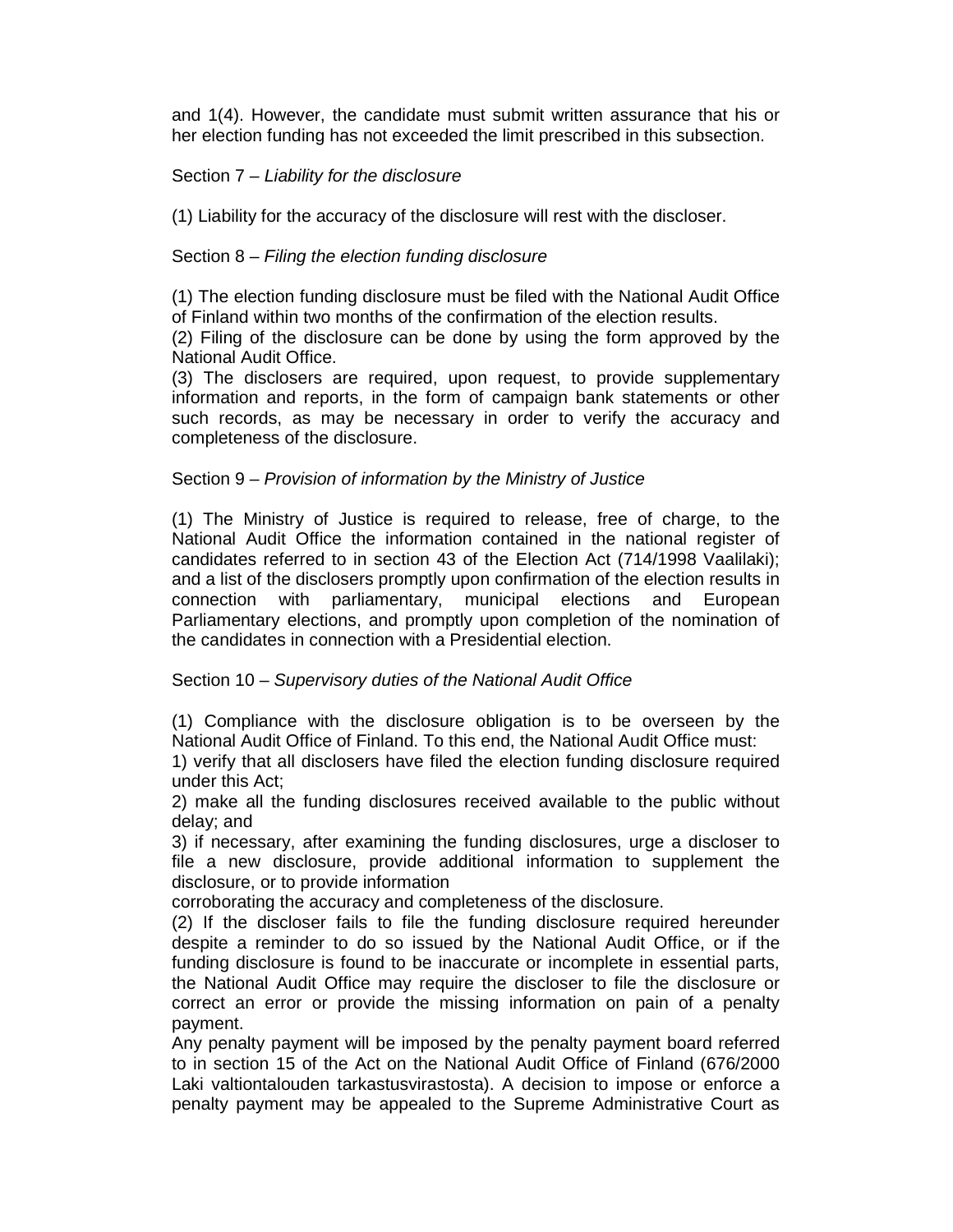provided in the Administrative Judicial Procedure Act (586/1996 Hallintolainkäyttölaki).

(3) For every election, the National Audit Office must, within eight months of the confirmation of the election results, give Parliament a report on the election funding disclosures received and the Office's activities in enforcing compliance with the disclosure obligation.

#### Section 11 – Advance disclosure

(1) A candidate and a political party nominating a Presidential candidate and the polling representative of a constituency association nominating a candidate may file an advance disclosure with the National Audit Office containing an estimate of campaign funding and costs before the election day but no earlier than after the completion of the master list of candidates, or the list of candidates in the case of a Presidential election.

(2) The National Audit Office is required make the advance disclosures available to the public without delay.

#### Section 11a - Ex post disclosure

If the candidate, his or her support group, or another entity operating exclusively for the purpose of promoting the candidate has taken out a loan to cover the expenditure of the election campaign in parliamentary elections or European Parliament elections, the discloser must submit to the National Audit Office information about the amount of the loan and any campaign contribution worth at least 1,500 euros for the purpose of repayment of the loan (ex post disclosure). The disclosure must be made during the loan period, each calendar year, in the election period to which the disclosure obligation applies.

#### Section 12 – Election funding register and public access

The National Audit Office is required to maintain a register of election funding disclosures in which information related to disclosure, including advance disclosure and ex post disclosure, is stored. If the candidate has submitted assurance as referred to in Subsection 6(5), the information mentioned in items 1, 2, and 5 of Subsection 1 of said section and notice that the assurance has been submitted shall be entered in the register. Notwithstanding the provisions of Subsection 16(3) of the Act on the Openness of Government Activities (621/1999 621/1999 Laki viranomaisten toiminnan julkisuudesta), every individual will have the right to obtain copies of the register entries and information via public data networks.

Information related to parliamentary and municipal elections is to remain available in a public data network for a period of five years, information related to European Parliament elections for six years, and information related to a Presidential election for seven years from the date of confirmation of the election results. Advance disclosures filed by parties other than the disclosers specified in Section 5 are to remain available in a public data network for 30 days from the date of confirmation of the election results.